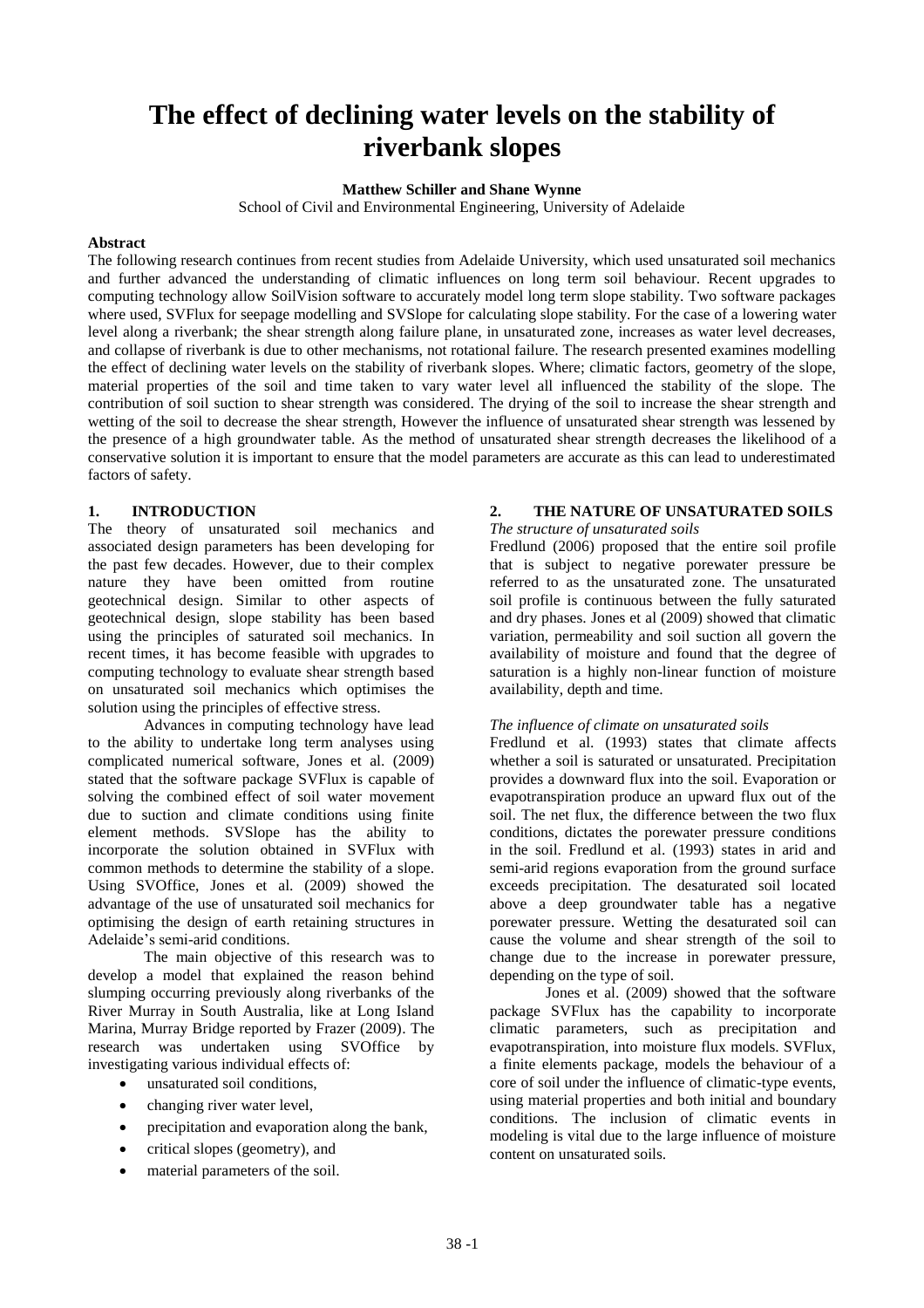## *Soil suction*

Jones et al. (2009) suggest that soil suction can be expressed as the soil"s attraction for pure water. A saturated soil is in a state of equilibrium such that free water is able to flow through the soil. Unsaturated soils have yet to reach this saturated equilibrium and as a means to equilibrate they draw free water. This drawing of water creates a suction force between soil particles referred to as negative pore-water pressure, or soil suction. For a soil with low water content, soil suction is high and vice-versa. Soil suction, or total suction, is the combined action of matric and osmotic suction, and is expressed in Equation 1.

$$
\Psi = \Psi m + \Psi o \tag{1}
$$

Where,  $\Psi$  is the total soil suction (kPa);  $\Psi_m$  is the matric suction (kPa); and  $\Psi_0$  is the osmotic suction (kPa)

#### *Soil-water characteristic curve (SWCC)*

The plot of moisture content versus soil suction is known as the soil water characteristic curve (SWCC) as illustrated in Figure 1. The soil-water characteristic curve is essential to the application of unsaturated soil mechanics. Jones et al. (2009) stated that the SWCC represented a 'fingerprint' for a soil, as the soil's attraction for water is unique for each soil.



**Figure 1 - Soil-water characteristic curve (Fredlund, 2006)**

Fredlund and Xing (1994) formulated an important SWCC equation. Equation 2 relates gravimetric water content to soil suction in relation to parameters a, n, m, h.  $\mathbf{r}$ 

$$
W_w = W_s \left[ 1 - \frac{\ln\left(1 + \frac{\psi}{h_r}\right)}{\ln\left(1 + \frac{10^6}{h_r}\right)} \right] \left[ \frac{1}{\left[ \ln\left[\exp(1) + \left(\frac{\psi}{a_f}\right)^{nf}\right] \right]^{\pi f}} \right] \tag{2}
$$

٦

Where;  $a_f$  is a soil parameter related to the air entry value of the soil;  $nf$  is a soil parameter related to the rate of water extraction from the soil once the air entry value has been exceeded;  $mf$  is the soil parameter related to the residual water content; and  $h_r$  is the suction at which residual water content occurs.

#### *The movement of water through an unsaturated soil*

Fredlund (1993) highlighted the major difference between the flow of water in saturated and unsaturated soils as the difference in the coefficient of permeability.

The coefficient of permeability is assumed to be constant for saturated soils and the rate at which soil suction draws water through a soil for unsaturated soils which changes with degree of saturation. Jones et al. (2009) identified the soil suction gradient as the driving force which water moves through an unsaturated soil. They showed empirical based formulas have been derived to fit a mathematical function to represent the variation of permeability with water content.

The Fredlund and Xing (1994) estimation was used for purposes of research. It was devised in conjunction with the formulation of the SWCC. Equation 3 shows the Fredlund & Xing estimation.

$$
k_r(\psi) = \frac{\int_{ln(\psi)}^b \frac{\theta(e^y) - \theta(\psi)}{e^y} \theta'(e^y) dy}{\int_{ln(\psi aev)}^b \frac{\theta(e^y) - w\theta}{e^y} \theta'(e^y) dy}
$$
(3)

Where,  $\theta$  is the volumetric water content;  $\theta'$  is the derivative of Eq. 3 with respect to  $\psi$ ; *b* is  $ln(1,000,000)$ ; and  $aev$  is the air-entry value.

#### *The shear strength of an unsaturated soil*

Jones et al. (2009) investigated various studies showing the link between soil suction and shear strength derived from measured matric suction values. Jones et al. (2009) found that the saline porewater found in Adelaide clays could allow unsaturated soils to have osmotic suction representing up to 80% of total suction. They presented Equation 4, which includes the effect of osmotic suction.

$$
\tau = (c' + \psi_t \tan \varphi^{bt}) + (\sigma'_n \tan \varphi') \tag{4}
$$

Where:  $\tau$  is the total shear strength (kPa);  $c'$  is the effective cohesion (kPa);  $\psi_t$  is the measured total suction (kPa);  $\varphi$ <sup>bt</sup> is the contribution of total suction to shear strength  $(°)$ ; $\sigma'_{n}$  is the net normal stress minus the pore pressure ( $kPa$ ), and  $\varphi'$  is the effective friction angle (°).

#### **3. MODELLING SLOPE STABILITY**

*Current practice of modeling the stability of a slope* Duncan (1996) compared all methods of calculating the stability of slopes. He referenced two different types of analyses, namely the limit equilibrium and finite element approaches to the stability of slopes. The finite element method (FEM) of analysis is not commonly used to solve slope stability problems but has various other geotechnical uses. Duncan (1996) states that Limit Equilibrium methods are preferred in current practice because of the extended amount of time needed to perform the FEM analysis. Stability analyses involve the solution of many iterations, completing the process for many different slip circles until the designing engineer is confident the most critical slopes are analysed.

Stability analyses can be performed using either effective or total stress. Duncan (1996) notes total stress analyses are valid for scenarios with critical short-term conditions. He recommended using an effective stress analysis when long term conditions are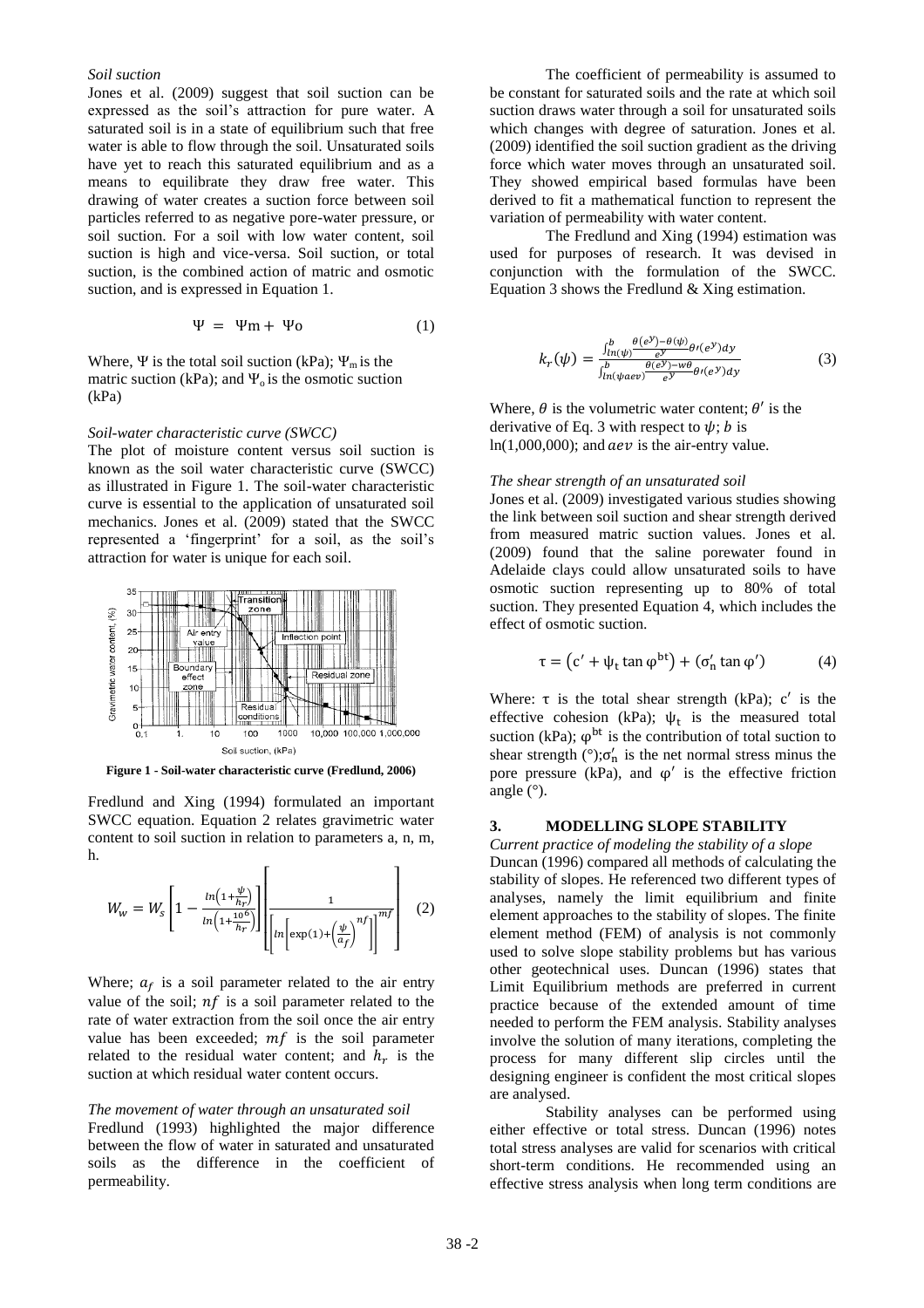critical as total stress analyses do not consider the porewater pressure profile of the soil. Duncan (1996) showed that effective stress analyses use the Mohr-Coulomb failure criterion to describe the shear strength of the soil and can be extended to unsaturated soils using Eq. 4. For the purposes of research the software, SVSlope, has the capability to independently pick a method for calculating shear strength, a method of calculating slope stability and determining the critical slip surface.

In current practice the judgment of the designing engineer is used for the selection of the material parameters, and is a best estimate from laboratory or field test data. The accuracy of the factor of safety (FOS) is highly dependent on the accuracy of these parameters.

# *The limit equilibrium approach*

Limit equilibrium analyses solve the problem from the assumption of force and/or moment equilibrium. Duncan (1996) states the factor of safety, F, is defined as the ratio of the shear strength of soil to the shear stress required for equilibrium. At the onset of failure the shear strength along the slip surface is assumed to be fully mobilised and the factor of safety is constant along the length of the entire surface. The factor of safety from the Morgenstern-Price method will be used for the purposes of this research as it is prone to the least amount of errors and is most suitable to the problem.

## *The finite element method (FEM)*

Using the finite element method (FEM) of analysis is a numerical solution technique. It requires initial conditions, boundary conditions and the stress–strain properties of the soil. Tan & Sarma (2008) report that the FEM calculates the stress and deformation of the soil and interprets a slip surface from the regions of high strain. Griffiths & Lane (1999) show that the FEM is a more accurate model of the slope by not making several assumptions, such as the predetermination of the slip surface that the limit equilibrium methods make.

Griffiths & Marquez (2007) define the factor of safety as the ratio of the average shear strength of the soil to the average shear stress developed along the critical failure surface. The FEM uses the strength reduction technique by factoring the model parameters c and φ. The strength reduction factor is gradually increased until failure of the slope occurs, when the algorithm cannot find a stress redistribution to satisfy the global equilibrium and Mohr-Coulomb criterion, at this point the factor of safety is equal to the strength reduction factor.

# *Three-dimensional slope stability*

Three-dimensional (3D) design is important because it is more realistic and leads to a better understanding of slope failure. The vast majority of slope stability analyses are performed in two dimensions (2D) under the assumption of plane strain conditions. In some cases of design practice 3D analyses are still not used when 2D conditions are inappropriate to model. Currently the accepted design approach for slope stability problems is to analyse the problem with "critical" values of two-dimensional (2D) geometry assumed to be constant over an infinite width. Griffiths and Marquez (2007) state the assumption this assumption is validated because the 2D solution is a conservative case, i.e. the three-dimensional (3D) solution would have a higher factor of safety.

## *Review of slippage in Murray Bridge*

After a slippage occurred along the banks of the Murray River on the  $4<sup>th</sup>$  of February 2009, Frazer (2009) reported on a preliminary investigation of the site, undertaken on 13th February 2009.

Historical data of river level height in Murray Bridge showed that the river level dropped approximately two metres over a two and a half year period between October 2006 and April 2009. The lowering of the river level aided evapotranspiration in drying out the soil however precipitation infiltrated the soil causing it to gain moisture.

Fredlund et al. (1993) reported that a change in the negative pore-water pressure profile associated with heavy rainfall is the cause of numerous slope failures. Failure has occurred on some sections along the riverbank and these failures appear to be associated with slumping and sliding of the soil mass along preexisting failure planes and tension cracks. It is possible that failure along the pre-existing surfaces triggered by drying is a central mechanism in triggering failures as the river level drops.

Frazer (2009) reported that it appeared likely that a smaller secondary slip occurred prior to the main slippage. It was not until 4 days before the failure when a visible crack was reported approx 10mm wide x 20m long running parallel to the riverbank, in the approximate alignment of the future scarp. Tension cracks present throughout the soil mass prior to the slippages prevent shear resistance along the failure plane. According to Frazer (2009) the cracking is thought to have originated from the combination of consolidation and shrinkage of the clay above the lowered water level.

# *Summary of literature*

Previous work from the School of Civil, Environmental and Mining Engineering at the University of Adelaide by Jones et al. (2009) illustrates that using two software packages of SVOffice can model the effects of transient seepage and slope stability. SVFlux, models the effect of climatic type events on soils and outputs the porewater pressure profile, this provides a good estimate of the actual state of soil saturation. SVSlope is capable of importing the porewater pressure profile and calculating shear strength based on unsaturated soil mechanics, the factor of safety can then be calculated using various methods of slope stability. The use of this method of analysis leads to the calculation of shear strength being more realistic which in turn leads to a more accurate model and a better understanding of slope failure.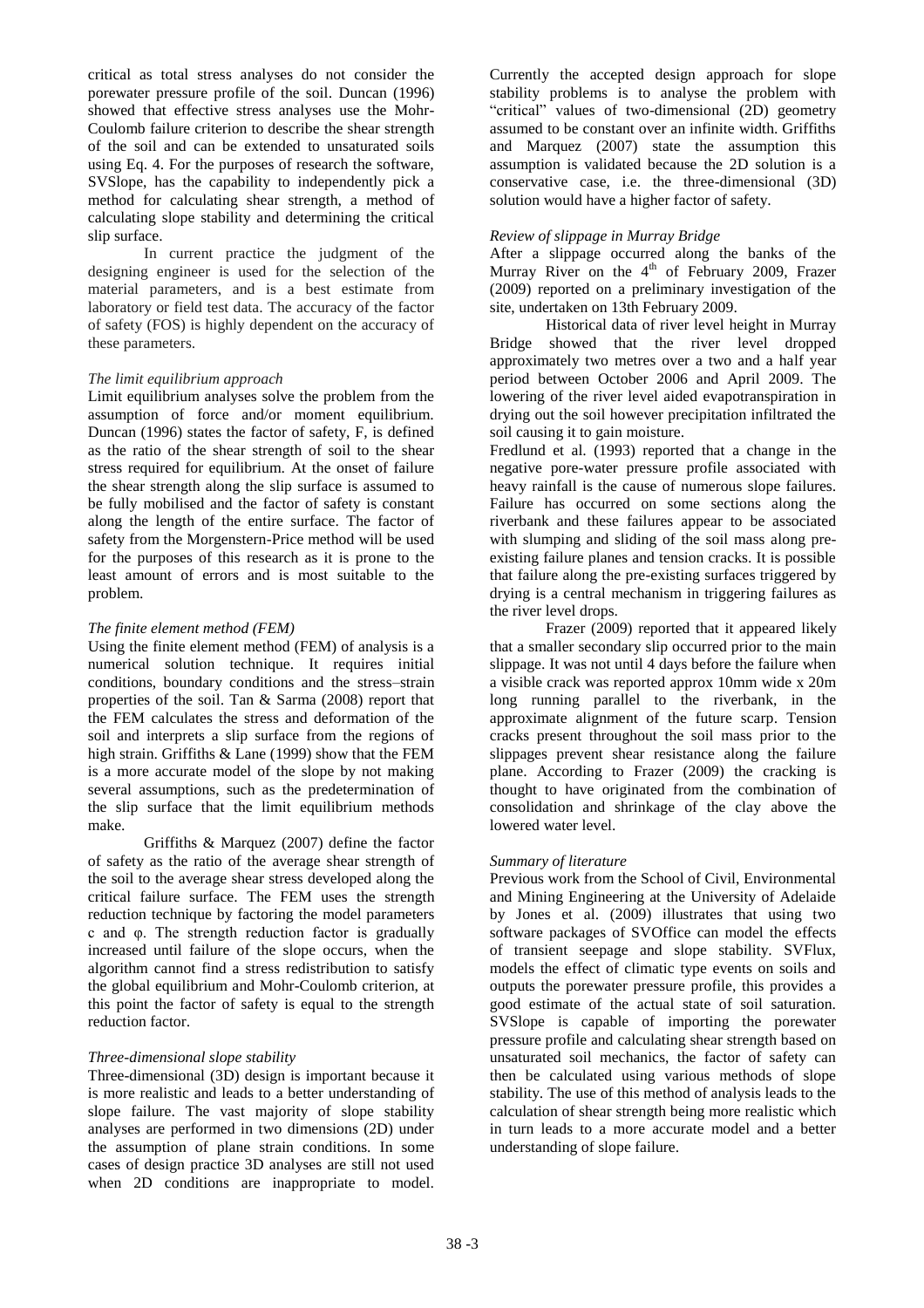## **4. DISCUSSION OF RESULTS**

These results will examine the effect of a varying river level, geometry of the slope and climate conditions in relation to the dimensionless time parameter, T. The permeability of different types of clays is highly variable. Using a dimensionless time factor, T, allows the results to transcend to different types of clays with similar model parameters:  $c^{\prime}$ ,  $\varphi^{\prime}$ ,  $\varphi^{\text{b}}$ . The results will look at the variation of factor of safety with T. The time 't' is converted into 'T' using Equation 5

$$
T = \frac{tk_{sat}}{H} \tag{5}
$$

Where: t is the elapsed time (days);  $k_{sat}$  is the saturated permeability of soil (m/day), and H is the height of river bank slope.

#### *The effect of a varying river level*

Figure 2 shows the results of Factor of safety (FOS) when there is a continuous drop in the river level until a time factor, T, when the river level remains constant. The results imply that the drop in FOS is more severe when the water level was lowered over smaller values of T. To maximise the FOS, T has to be maximised which is a product of permeability and time. This can be interpreted as soils with a low coefficient of permeability require a longer time to disperse the porewater pressures. A soil with a large coefficient of permeability requires less time to disperse porewater pressures. The instantaneous drop, (T=0) illustrates the rise in FOS, as T increases, due to the water table drying as an attempt to equilibrate with the river level. The same argument can be extended in Figure 3 for different magnitude drops in the river level.





The results in Figure 4 show that the rise in FOS is more severe when the water was raised over smaller values of T. It is the opposite trend as discussed for the

case of a drop in river level. This model does not have any negative repercussions on slope stability, the results show that when the water table rises with the river level it reaches a zero net flux state. The instantaneous rise sets a trend for a rise over any time factor as was the case for an instantaneous drop setting a trend for a drop over any time. Investigating different instantaneous water level rises gives an understanding of how the FOS changes with varied rises in water level over different time factors. Figure 5 shows the effect of raising the water instantaneously with respect to the magnitude of water level rise.







#### *The effect of geometry*

To ensure the results of modelling were as expected a study of geometry of the slope was undertaken. To examine the effect of the geometry of the slope on the slope stability six cases were modelled. These are summarised in Table 1. Although this only covers a small selection of possible slopes it was only intended by the authors as a suggestion to describe how the different geometry would change the factor of safety.

**Table 1 - Cases for analysis of geometry**

|      |                 | 45 | 26.6                 | 18.4 |
|------|-----------------|----|----------------------|------|
| H(m) | 10 <sub>m</sub> |    | Case 1 Case 2 Case 3 |      |
|      | 15 <sub>m</sub> |    | Case 4 Case 5 Case 6 |      |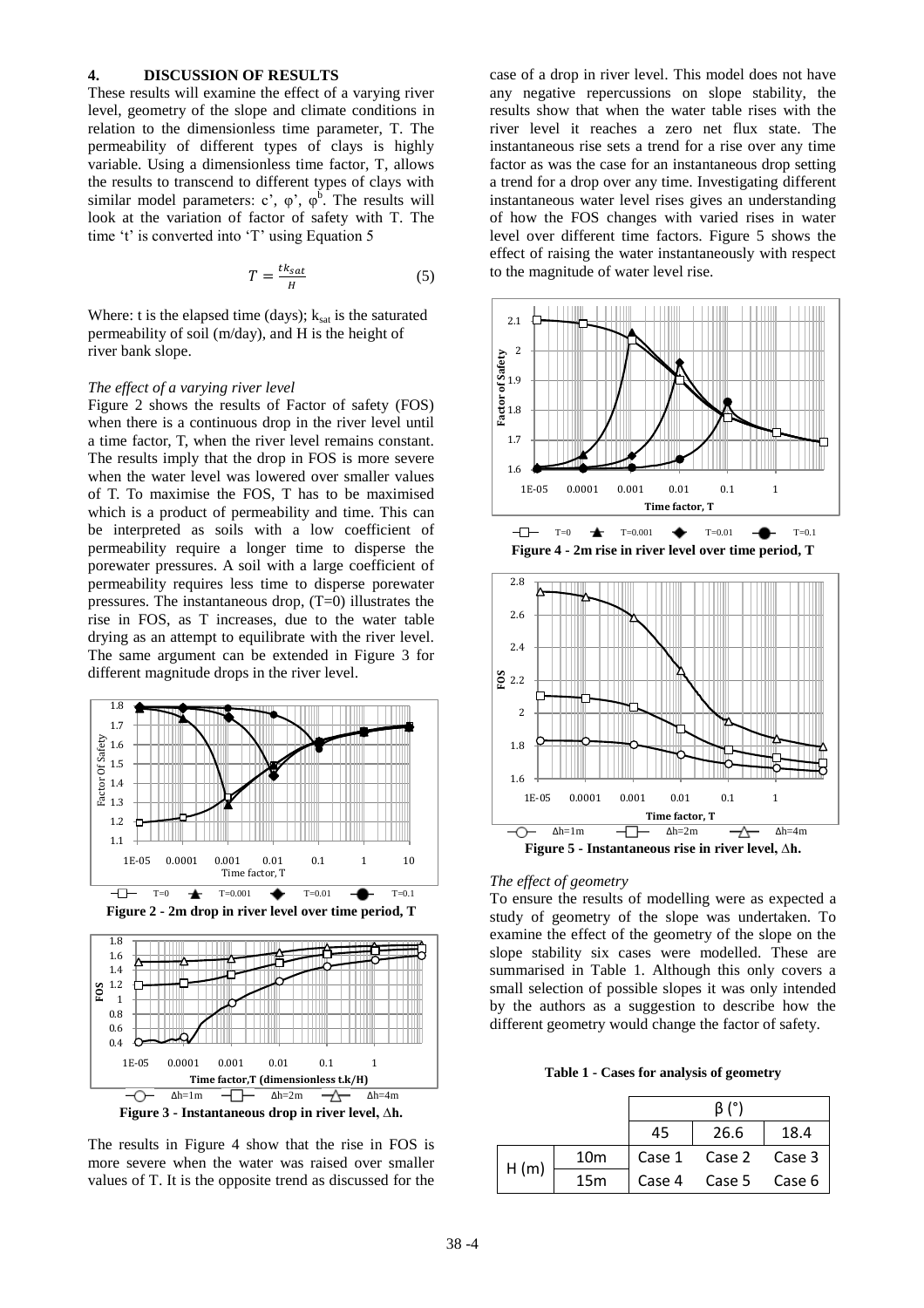

A 2m instantaneous river level drop was applied to the model to investigate the combined effect of geometry and the change in head. Figure 7 shows that as the height of the slope was increased it will become more unstable and consequently the factor of safety will decrease. Similarly if the slope angle were to increase a decrease in FOS resulted as expected.



### *The effect of climate conditions*

Winter-type conditions will cause the water table to rise due to infiltration from precipitation and consequently the FOS will drop. Summer-type conditions will cause the water table to fall due to evapotranspiration and this will increase the FOS. Figure 8 shows a 90 day model with various river level and climate scenarios. Including the two most extreme situations, a river level drop in winter and a rise in summer. It can be interpreted that "normal" climate conditions naturally help the water table oppose the change in river level. This opposition of change slightly dampens the effect on the FOS. This implies that river level conditions are dominant over climate effects.



**Figure 8 - Climate and water level scenarios**

#### *Murray Bridge case study*

This section will look a case study in Murray Bridge. The soil profile is made up of two layers. The top layer is 8 metres deep and is silty clay with a low coefficient of permeability. The bottom layer is soft grey clay with an extremely low coefficient of permeability. Figure 9 shows the results of the factor of safety over time in days. The river level shows a direct influence on the FOS, whenever the river level drops the factor of safety also drops.



**Figure 9 - Comparison of water level and FOS, vs. time**

According to our research, using the homogenous soil, the factor of safety is expected to drop after a decline of the river level during summer however the effect is dampened by the seasonal drop of the water table due to the climatic effect of evapotranspiration, the drying of the soil. The drying of the soil allows soil suction contributes more to shear strength and in turn increases the force resisting failure. However, the porewater pressures in the bottom layer had not reduced after the water table had dropped with the river level due to the extremely low permeability of the soil. This factor contributed to the excessive nature of the drop in FOS as seen in Figure 2.

It was found using the initial porewater pressures associated with a -1.2m AHD water table, that the FOS calculated is 1.11 compared to 0.88 which was undertaken during the transient analysis. This steady-state analysis has validated our theory of low permeability causing the severe drop in factor of safety.

### *The effect of earthworks on slope stability*

Two-dimensional (2D) analyses assume the cross sectional geometry is true for an infinite width. In the Murray Bridge case the material properties of the two soil layers are variable, but the physical dimensions of the riverbanks are very similar, with the levee bank extending parallel to the river for its entire width throughout the area. It can be assumed that the factor of safety is well represented using a 2D analysis.

After earthworks were completed to reduce the risk of slope failure according to a 2D analysis the excavated section could no longer be represented by a regular 2D analysis. Figure 10 shows that cross sections A & C have the 2D geometry of the unexcavated section and cross section B has the most optimistic 2D geometry however it is only valid for the excavated section not over an infinite width.